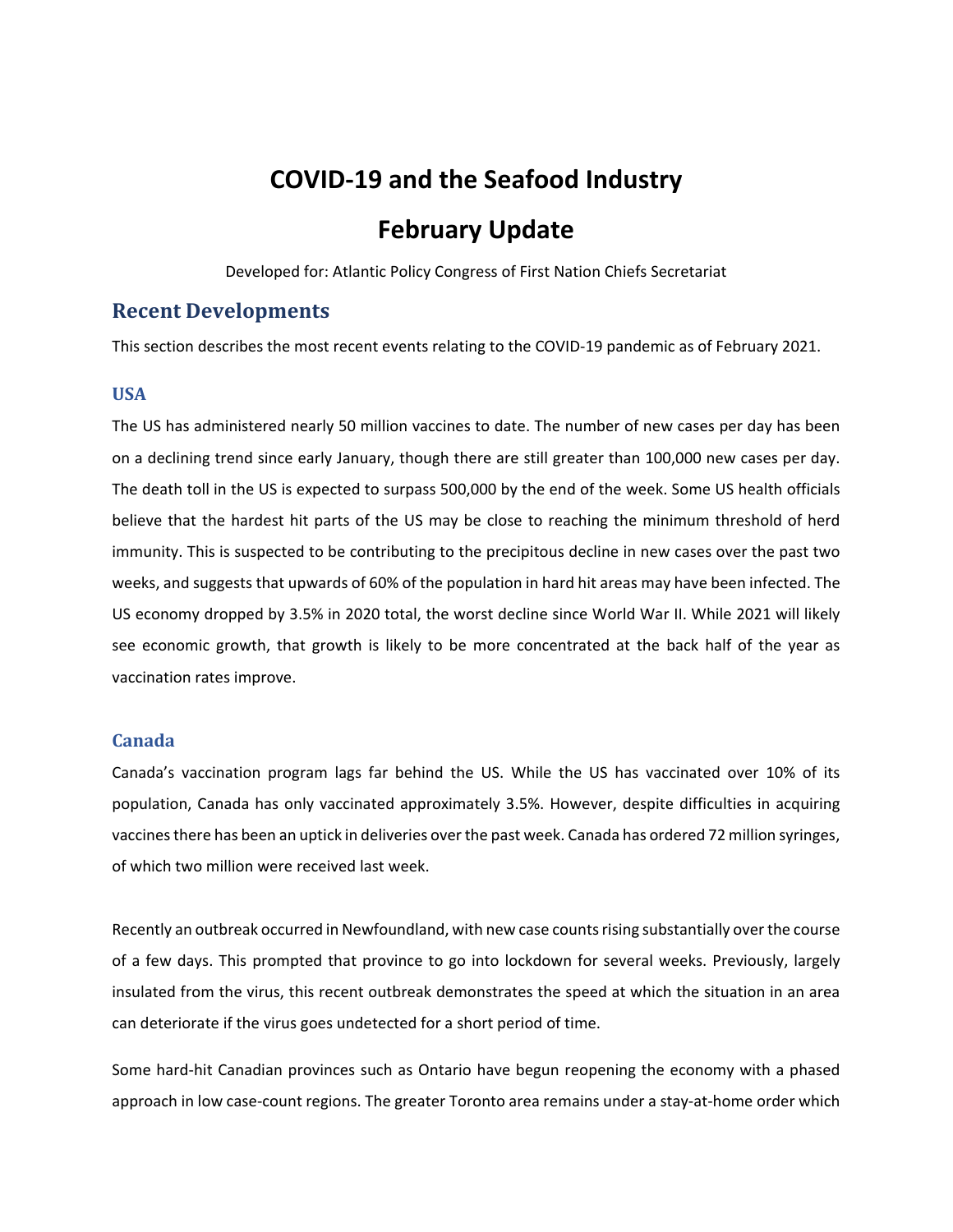will likely not be lifted until daily new case counts drop below 1,000 cases. Manitoba and Alberta have begun relaxing restrictions related to restaurants despite the presence of more virulent forms of COVID‐ 19 being present in those provinces.

#### **Asia**

Southeast Asia continues to experience relatively low viral activity compared to the global community. A recent study has suggested this may be explained in part due to genetic differences between the Asian population and the rest of the world. A gene that codes for a protein that has protective effects against the virus is much more likely to have mutations that make it ineffective in European and American populations.

However, despite the success in keeping case counts low, the Asia‐Pacific countries have been slow to acquire COVID vaccines. This is in part due to a lack of urgency by Asian countries as their outbreaks are significantly less severe than the raging outbreaks in the US and Europe. The other factor has been scarcity of supply, with most manufacturers residing in European countries which have opted to keep the majority of vaccines within their own borders.

The Lunar New Year, which is an important holiday festival in many Asian countries, is typically a period of intense travel and heavy consumer spending. However, restrictions related to COVID‐19 have reduced both travel and spending activity. China's Ministry of Transport estimates that people will make 20% fewer trips in 2021 compared to 2020 and 60% fewer compared to 2019. Holiday travel via train is down by nearly 70% compared to last year.

### **EU**

The EU Center for Disease Control (ECDC) has issued a warning about a more infectious, potentially more lethal strain of COVID-19 that has established itself in Europe. The report warns that unless nonpharmaceutical interventions are continued or strengthened, there is likely to be a major increase in COVID‐19 related deaths and cases. Europe, like much of the world, is experiencing shortfalls in vaccines due to manufacturer bottlenecks in production.

Some EU nations have begun partially closing borders to other member states, attracting the ire of the EU government body. Germany restricted travel from the Czech Republic and Austria over concerns of a surge in COVID‐19 mutations. Germany is limiting entrants from those countries to German citizens or German residents only. The EU has condemned this course of action claiming that closed borders will not stop the virus, while German public health officials have derided the EU for its sluggish handling of the pandemic.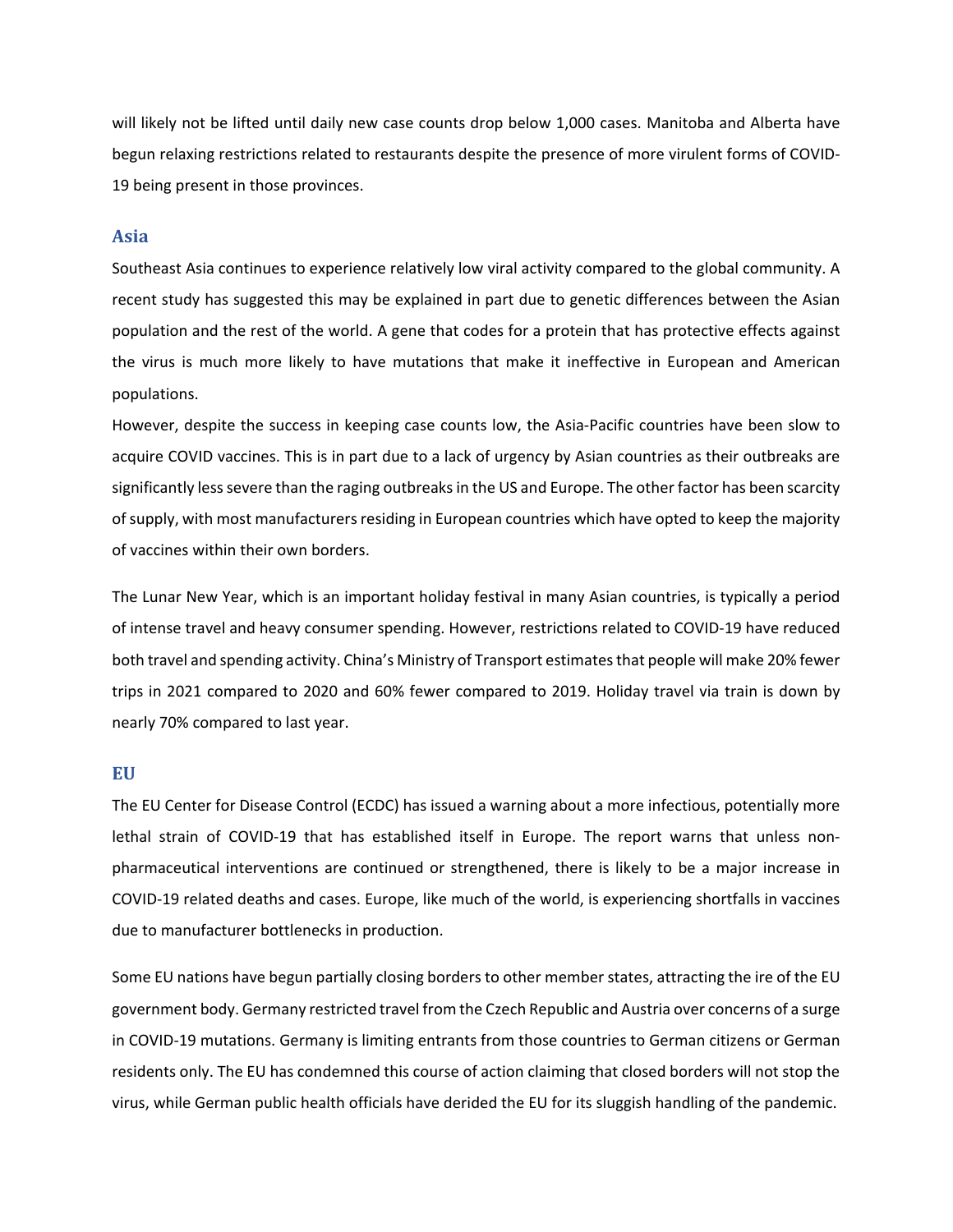# **Seafood Market Status**

The ongoing coronavirus pandemic has had substantial impacts on the seafood market to date. These impacts have not been uniformly negative with some sectors seeing losses while others have seen accelerated growth. This section of the report will discuss the current state of the seafood market by species as of February 2021.

## **Lobster**

The US lobster industry showed some signs of recovery in 2020 following the easing of the US‐China Trade war. This had previously been a significant competitive advantage for the Canadian lobster industry, but 2020 presented a more even playing field. The US had sent more than \$140 million (USD) in lobster to China in 2017 and 2018, but this value fell to \$51 million in 2019 due to the trade war. In the final two months of 2020, China purchased 3,223 MT of lobster worth \$51.2 million from the US, which was an alltime record for any two-month period.

Under normal conditions, the Chinese New Year which occurs from late January to early March, is a major source of international demand for American and Canadian lobster. The Chinese New Year is the largest annual mass migration of humans on the planet. Due to the restrictions imposed by the Chinese government to prevent the spread of COVID‐19 this migration has been severely curtailed. As a result, the normally weeks-long feasting period has been reduced to a few days for many individuals. This has substantially decreased demand for lobster in China. A compounding factor is the lack of available flights to transport product. Chinese consumers have also become more wary of imported products, expressing fears of COVID‐19 contamination.

Market price for lobster spiked over the Valentine's Day weekend, rising to \$12.22/lb (USD) and \$15.51/lb (CAD) (Figure 1). These prices are the highest ever recorded in the month of February. It is unknown at this time if this rising trend will continue beyond Valentine's Day.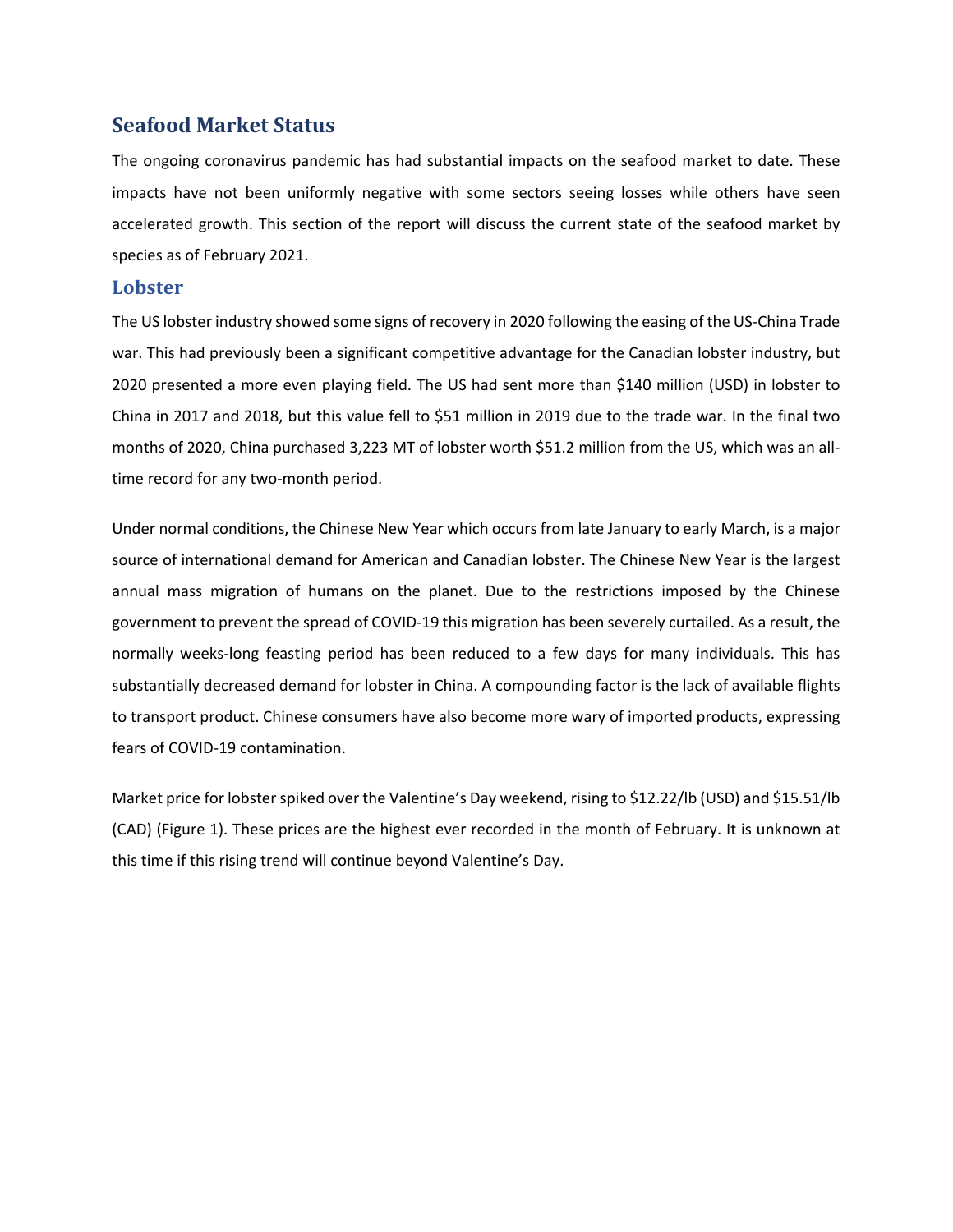

**Figure 1.** 52‐week 2021 weekly average prices for live 1 1/4 lobsters. Data Source: Urner Barry

Shore prices for lobster have sharply increased over the past few weeks. Harvesters have seen price at the wharf rise from \$8.00/lb (CAD) to \$10.00/lb (CAD) in eight days. As of late February, this price has risen to \$13.00/lb (CAD) or more. This high price is being driven by extremely tight supply, though some industry participants have expressed concern that the market for lobster may be overheated. There are few imminently approaching festivals or celebrations associated with traditional spikes in demand for lobster. It is suspected that the current prices are nearly entirely driven by supply rather than evidence of heavy demand. The concern is that upon the opening of the spring lobster fishing seasons, the market price will plummet due to increased supply and lobster buyers will be forced to sell for less than what they paid.

## **Crab**

As mentioned in the January update, the supply of Canadian snow crab is non-existent at the moment. Recently released data detailed the substantial growth that crab (snow, king, Dungeness) saw in retail. Crab sales in the US were \$1.6 billion (USD) in 2020, which was a 63% increase from the previous year. The Canadian snow crab fleet landed 145 million pounds of snow crab in 2020. The US imported 79 million lbs of the Canadian catch, which was an 8.8% increase from the previous year. There is some concern that this growth is unsustainable as the resource is limited and unlikely to receive large TAC increases to account for rising demand. Currently price remains strong for Russian snow crab, with the Canadian crab season expected to open in April and May. Buyers are anticipating offering higher shore prices in 2021 compared to 2020, which had unusually low shore prices due to the onset of the pandemic occurring at nearly the same time as the opening of the fishery.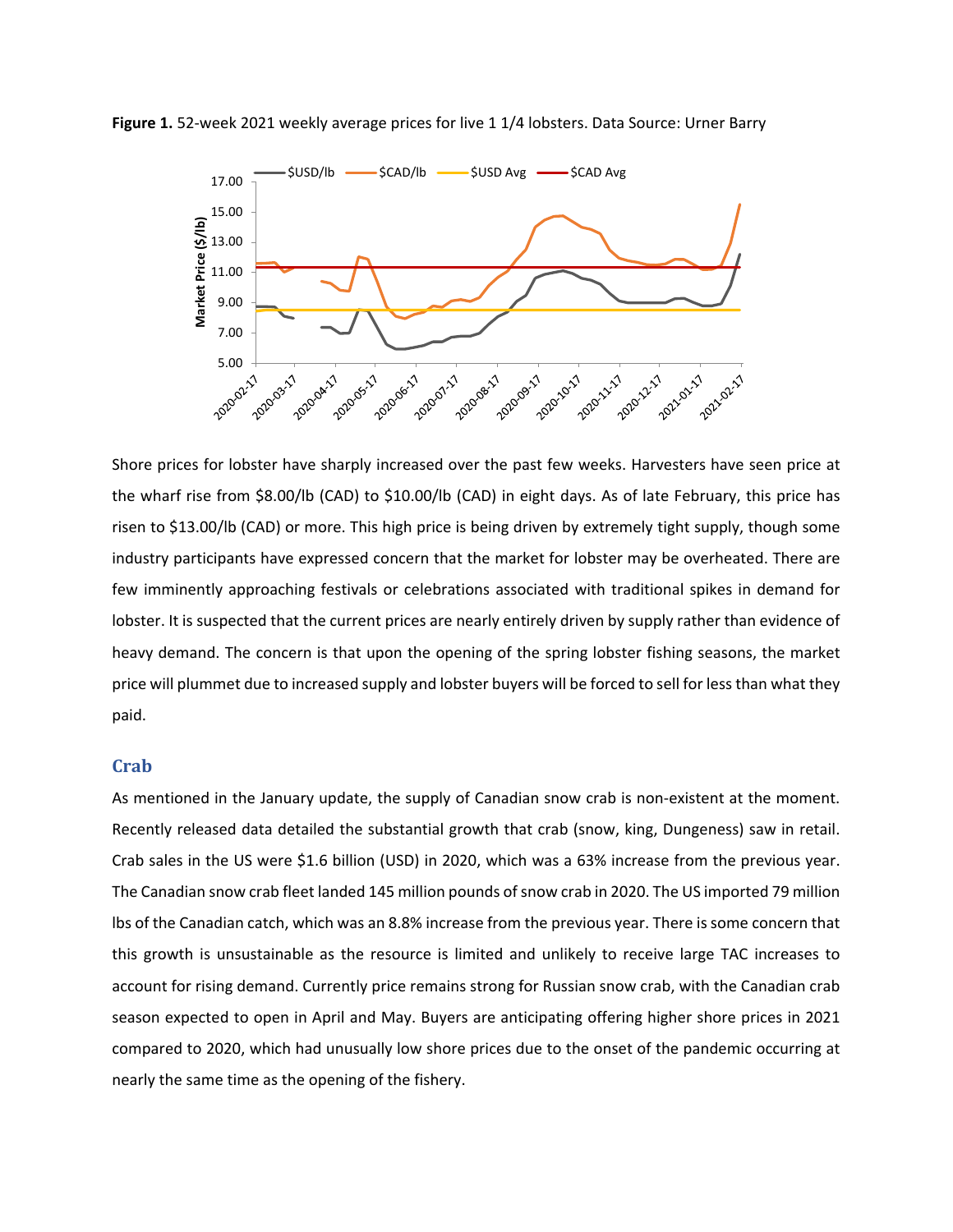### **Shrimp**

The coldwater shrimp market remains bearish. Low demand out of Asia, which is a crucial source of demand for the Canadian shrimp industry, has prevented any recovery in price. Current market price is the lowest since 2017, holding steady at \$5.80/lb (USD) for the past seven months. Inventory space in Canada is constrained due to inadequate demand.

### **Bivalves**

Price for Canadian U10 and 10/20 ct. scallop has ballooned, with U10s reaching all‐time highs and 10/20 ct. hitting approaching new record highs. U10 scallops began the year priced at \$15.56/lb (USD) and have risen to \$21.45/lb (USD) as of February 15<sup>th</sup>. Supply of larger Canadian scallop is extremely constrained due to the limited fishing occurring in the winter. US 10‐20 ct. scallop continue to increase in price as well, though at a more gradual pace than the U10 Canadian product (Figure 2).





Shore price for Canadian scallop has risen to the highest levels seen in the past five years. This is largely due to the anticipation of reduced US and Canadian scallop quotas for the upcoming season. This reduction in supply will drive up price, as similar scenarios in recent years have shown. There is also a high demand for the U10 scallops, which are currently in short supply.

Oyster prices have continued to decline in the absence of restaurant demand. Industry participants have described the 2020 season as "catastrophic". In the Gulf of Mexico, established harvesters and growers have indicated this is the worst year they have experienced in over three decades. These established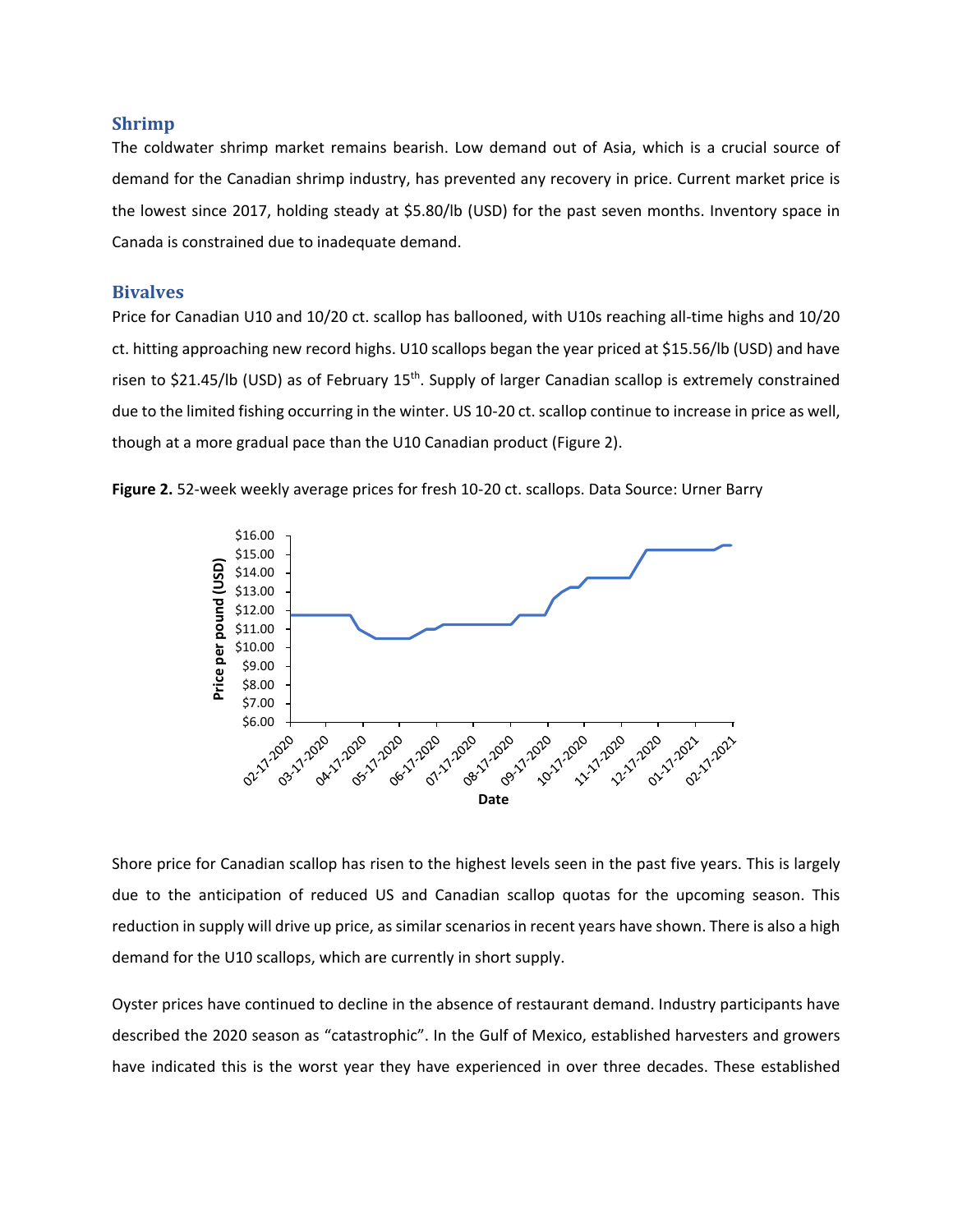harvesters and growers may be able to weather the pandemic conditions but there is concern that new entrants to the industry will be forced to shut down their operations permanently.

## **Finfish**

Halibut prices have fluctuated wildly over the past month. Market prices were \$13.75/lb (USD) at the beginning of the year before dropping to \$7.50/lb (USD) by the beginning of February. Prices have since recovered to \$10.88/lb (USD) in the span of two weeks (Figure 3). Shore price for halibut have also been erratic, ranging from under \$6.00/lb (CAD) to over \$8.00/lb (CAD). Halibut prices are typically unsteady during this time of year due to fluctuations in landings and demand in key markets. The ongoing COVID‐ 19 pandemic has a suppressing effect on both market and shore prices.





Prices for salmon fillets have remained between \$6.50‐7.00/lb (USD) since July of 2020 (Figure 4). The market has been described as steady with adequate demand for current supply. The ability of salmon to move through retail outlets has bolstered it against the negative effects of COVID‐19.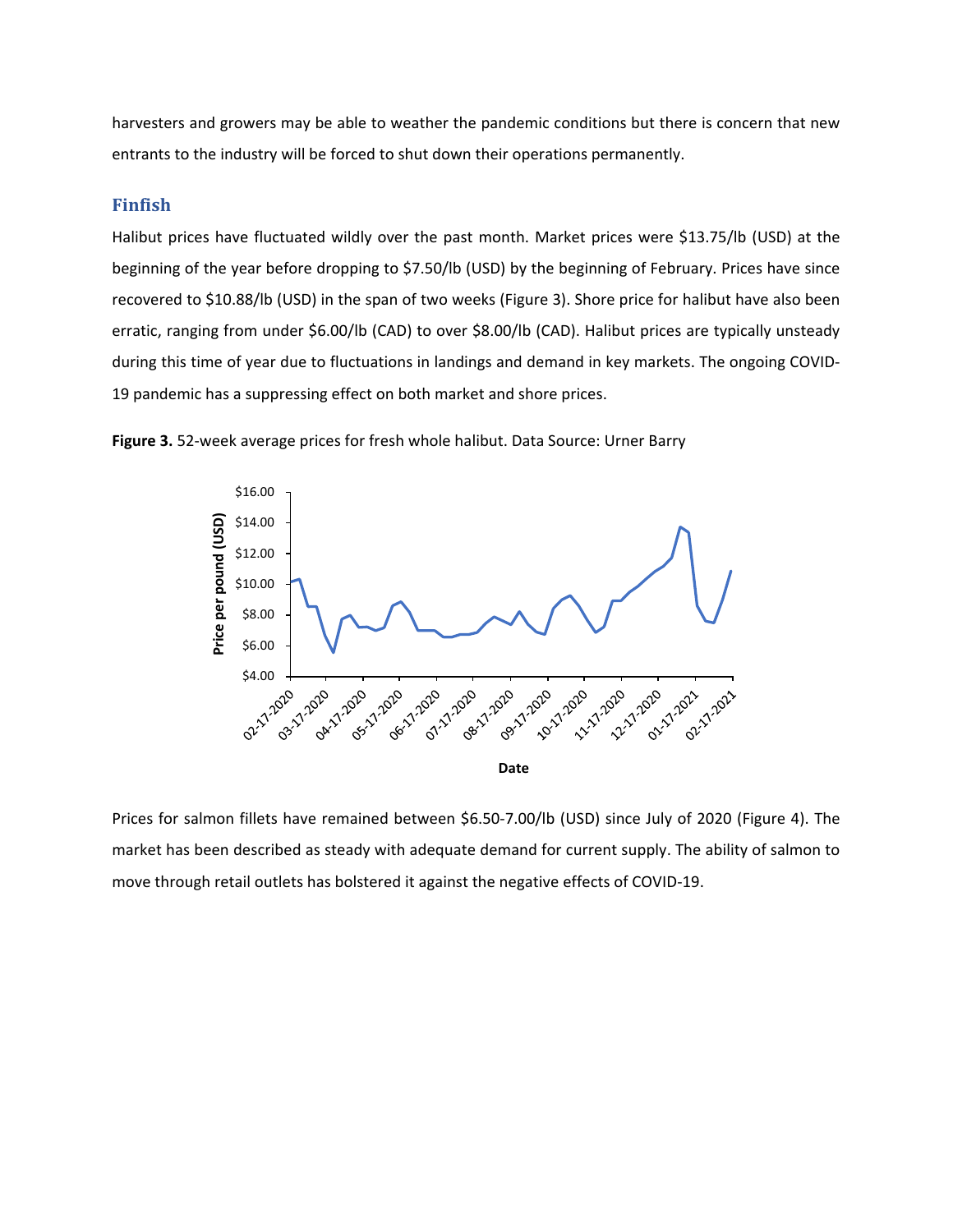**Figure 4.** 52‐week average prices for fresh NE Northeast 2‐3 lb farmed salmon fillets. Data Source: Urner Barry



Finfish species such as cod, haddock, hake, and other whitefish have seen considerably more minor impacts from the COVID‐19 pandemic. These species are common in freezers in grocery stores throughout the US and Canada and typically require limited effort to cook and eat. This has made these species somewhat less vulnerable to price shocks due to COVID-19. Some species such as haddock have demonstrated no abnormal fluctuations in price that can be tied to COVID‐19.